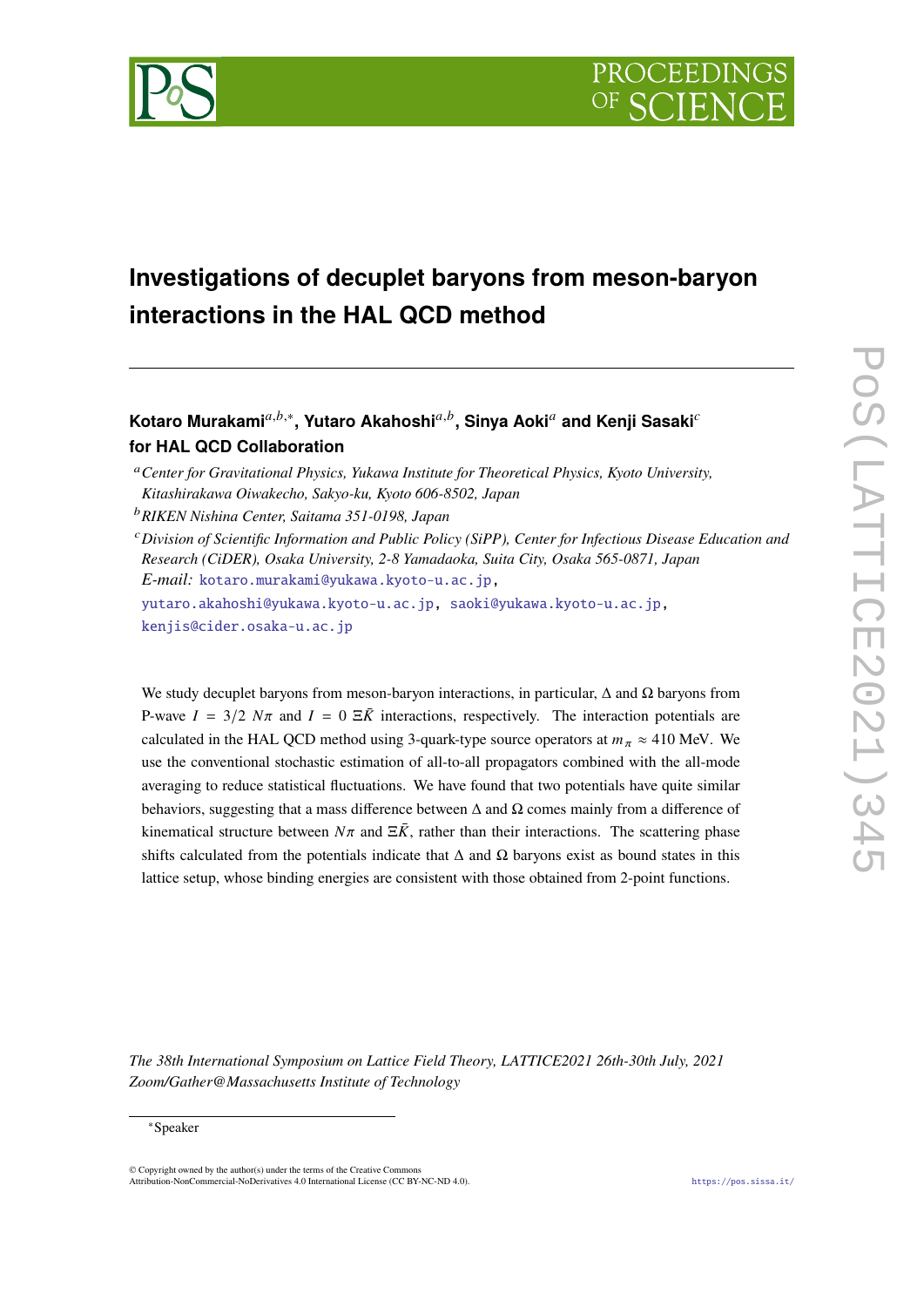# **1. Introduction**

Most of hadrons can be understood well in the quark model, while some exceptions, called exotic hadrons, have been found in various experiments. Exploring properties or internal structures of such exotic hadrons from QCD is one of the biggest issues in hadron physics. Since exotic hadrons typically appear as resonances due to non-perturbative QCD interactions, studies in lattice QCD are mandatory to understand them.

In lattice QCD, masses of hadron resonances may be estimated from corresponding 2-point functions, while decay rates are evaluated only from hadron scatterings. The HAL QCD method [\[1–](#page-7-0) [3\]](#page-7-1) is suitable to analyze hadron scatterings in lattice QCD, where we extract hadron interaction potentials from NBS wave functions and extract scattering phase shifts by solving the Schorödinger equations with potentials. Compared with others, this method has an advantage that systems including baryons can be handled more reliably.

As a first step toward studies of exotic hadrons including pentaquarks, we study decuplet baryons, spin 3/2 baryons symmetric under quark flavor exchanges. All decuplet baryons except  $\Omega$ are resonances: For example,  $\Delta$  baryon decays into  $N\pi$ . On the other hand,  $\Omega$  is a stable particle and appears as a bound state of  $\Xi \bar{K}$ . Thus we expect to see in the HAL QCD method whether the  $N\pi$  interaction for the resonant Δ is different from the  $\Xi \bar{K}$  interaction for the bound  $\Omega$ . In our study, we employ  $u$  and  $d$  quark masses closed to the  $s$  quark mass, where the SU(3) flavor symmetry is slightly broken, to explore an origin of the difference between two baryons. In this setup, Δ baryon exists as a stable particle.

This paper is organized as follows. In Sec. [2,](#page-1-0) we briefly review the HAL QCD method in meson-baryon systems. In Sec. [3,](#page-3-0) we show our setup of the analysis for  $N\pi$  and  $\Xi \bar{K}$  interactions. In Sec. [4,](#page-4-0) we present numerical results for  $N\pi$  and  $\Xi \bar{K}$  potentials, scattering phase shifts and binding energies. Sec. [5](#page-6-0) is devoted to a conclusion of this paper.

# <span id="page-1-0"></span>**2. HAL QCD method in meson-baryon systems**

In this paper, we employ the time-dependent HAL QCD method [\[3\]](#page-7-1), which improves the original HAL QCD method [\[1,](#page-7-0) [2\]](#page-7-2) for an extraction of potentials in lattice QCD calculations. In this method, we use R-correlator defined as

$$
R_{\alpha}(\mathbf{r},t) = \frac{F_{\alpha}(\mathbf{r},t)}{C_M(t)C_B(t)},
$$
\n(1)

where  $C_M(t)$  and  $C_B(t)$  are 2-point correlation functions for meson and baryon, respectively, and  $\overline{F}$  is a 4-point correlation function of the meson-baryon system. Explicitly, we have

$$
F_{\alpha}(\mathbf{r},t) = \langle 0| M(\mathbf{r},t) B_{\alpha}(0,t) \bar{\mathcal{J}}_{MB}(0) |0\rangle, \qquad (2)
$$

where  $M(\mathbf{x}, t)$  and  $B_\alpha(\mathbf{x}, t)$  are meson and baryon sink operators, respectively, and  $\bar{J}_{MB}(t_0)$  is the source operator which has the same quantum number as that of the meson-baryon system. The R-correlator can be decomposed into elastic and inelastic parts as

$$
R_{\alpha}(\mathbf{r},t) = \sum_{n} A_{n} \Psi_{\alpha}^{W_{n}}(\mathbf{r}) e^{-\Delta W_{n}t} + \text{(inelastics)},
$$
\n(3)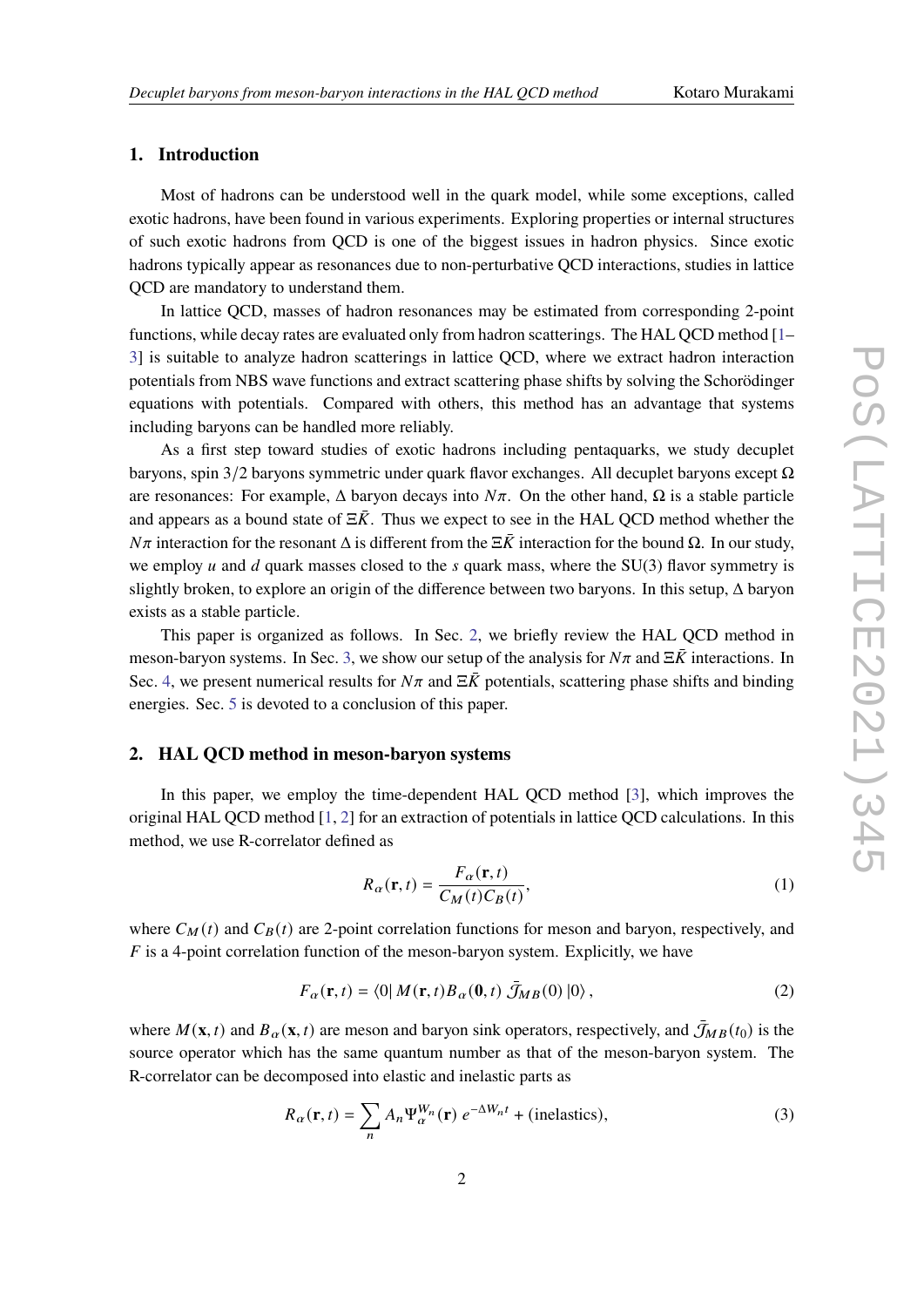where  $\Psi_{\alpha}^{W_n}$  is the equal-time NBS wave function for the meson-baryon system with energy  $W_n =$  $\sqrt{k_n^2 + m_M^2} + \sqrt{k_n^2 + m_B^2}$ ,  $A_n$  is a factor independent of **r** and  $\alpha$ , and  $\Delta W_n = W_n - m_M - m_B$  is the energy from the threshold.

The elastic part  $A_n \Psi_\alpha^{W_n}(\mathbf{r}) e^{-\Delta W_n t}$  satisfies Schrödinger equation as

$$
\left(\frac{k_n^2}{2\mu} - H_0\right) A_n \Psi_\alpha^{W_n}(\mathbf{r}) e^{-\Delta W_n t} = \int d^3 r' \ U_{\alpha\beta}(\mathbf{r}, \mathbf{r}') A_n \Psi_\beta^{W_n}(\mathbf{r}') e^{-\Delta W_n t},\tag{4}
$$

where  $\mu$  is the reduced mass,  $H_0$  is the free Hamiltonian and  $U(\mathbf{r}, \mathbf{r}')$  is the non-local interaction potential. Noticing that  $k_n^2/2\mu$  can be expanded in terms of  $\Delta W_n$  as

$$
\frac{k_n^2}{2\mu} = \Delta W_n + \frac{1+3\delta}{8\mu} (\Delta W_n)^2 + \frac{M^2 \delta^2}{8\mu} \sum_{k=3}^{\infty} (k+1) \left(\frac{-\Delta W_n}{M}\right)^k \equiv \sum_{k=1}^{\infty} C_{m_M, m_B}^{(k)} (\Delta W_n)^k, \tag{5}
$$

where  $M = m_M + m_B$  and  $\delta = (m_M - m_B)/M$ , then rewriting  $\Delta W_n$  in terms of the time derivative, and taking summation over  $n$ , we obtain

$$
\left[\sum_{k=1}^{\infty} C_{m_M, m_B}^{(k)} \left(-\frac{\partial}{\partial t}\right)^k - H_0\right] R_{\alpha}(\mathbf{r}, t) \simeq \int d^3 r' \ U_{\alpha\beta}(\mathbf{r}, \mathbf{r}') R_{\beta}(\mathbf{r}', t). \tag{6}
$$

for a large enough  $t$  so as to suppress inelastic contributions.

According to the Okubo-Marshak expansion [\[4\]](#page-7-3) for meson-baryon systems, the leading order term in the derivative expansion of  $U_{\alpha\beta}(\mathbf{r}, \mathbf{r}')$  is given by

$$
U_{\alpha\beta}(\mathbf{r}, \mathbf{r}') \simeq V^{\text{LO}}(r)\delta_{\alpha\beta}\delta^{(3)}(\mathbf{r} - \mathbf{r}'),\tag{7}
$$

where  $V^{\text{LO}}(r)$  can be extracted from  $R_{\alpha}(\mathbf{r}, t)$  for any  $\alpha$  as

<span id="page-2-0"></span>
$$
V^{\text{LO}}(r) = \frac{1}{R_{\alpha}(\mathbf{r}, t)} \left[ \sum_{k=1}^{\infty} C_{m_M, m_B}^{(k)} \left( -\frac{\partial}{\partial t} \right)^k - H_0 \right] R_{\alpha}(\mathbf{r}, t). \tag{8}
$$

Since the LO potential is invariant under rotation, we have [\[5\]](#page-7-4)

<span id="page-2-2"></span>
$$
V^{LO}(r) = \frac{\sum_{g \in O} R_{\alpha}^{\dagger}(g\mathbf{r},t) \left[\sum_{k=1}^{\infty} C_{m_{M},m_{B}}^{(k)} \left(-\frac{\partial}{\partial t}\right)^{k} - H_{0}\right] R_{\alpha}(g\mathbf{r},t)}{\sum_{g \in O} R_{\alpha}^{\dagger}(g\mathbf{r},t) R_{\alpha}(g\mathbf{r},t)},
$$
\n(9)

where O is the cubic group. In this paper, we use this equation instead of Eq.  $(8)$  to reduce noises caused by  $R_{\alpha}$  data fluctuating around zero, and restrict an infinite summation over k to  $k \leq 2$  for  $N\pi$  and  $k \leq 3$  for  $\Xi \overline{K}$ , respectively, since remaining higher order terms are negligibly small<sup>[1](#page-2-1)</sup>. In addition, we take an average over  $\alpha$  to increase statistics.

<span id="page-2-1"></span><sup>&</sup>lt;sup>1</sup>There is an alternative method to derive the potentials without the expansion in  $\Delta W$  by using at most the 3rd derivatives with respect to the time [\[6\]](#page-7-5). We have confirmed that this exact one gives no significant differences from our results for  $N\pi$  and  $\Xi \bar{K}$  potentials, showing that higher order terms are indeed small.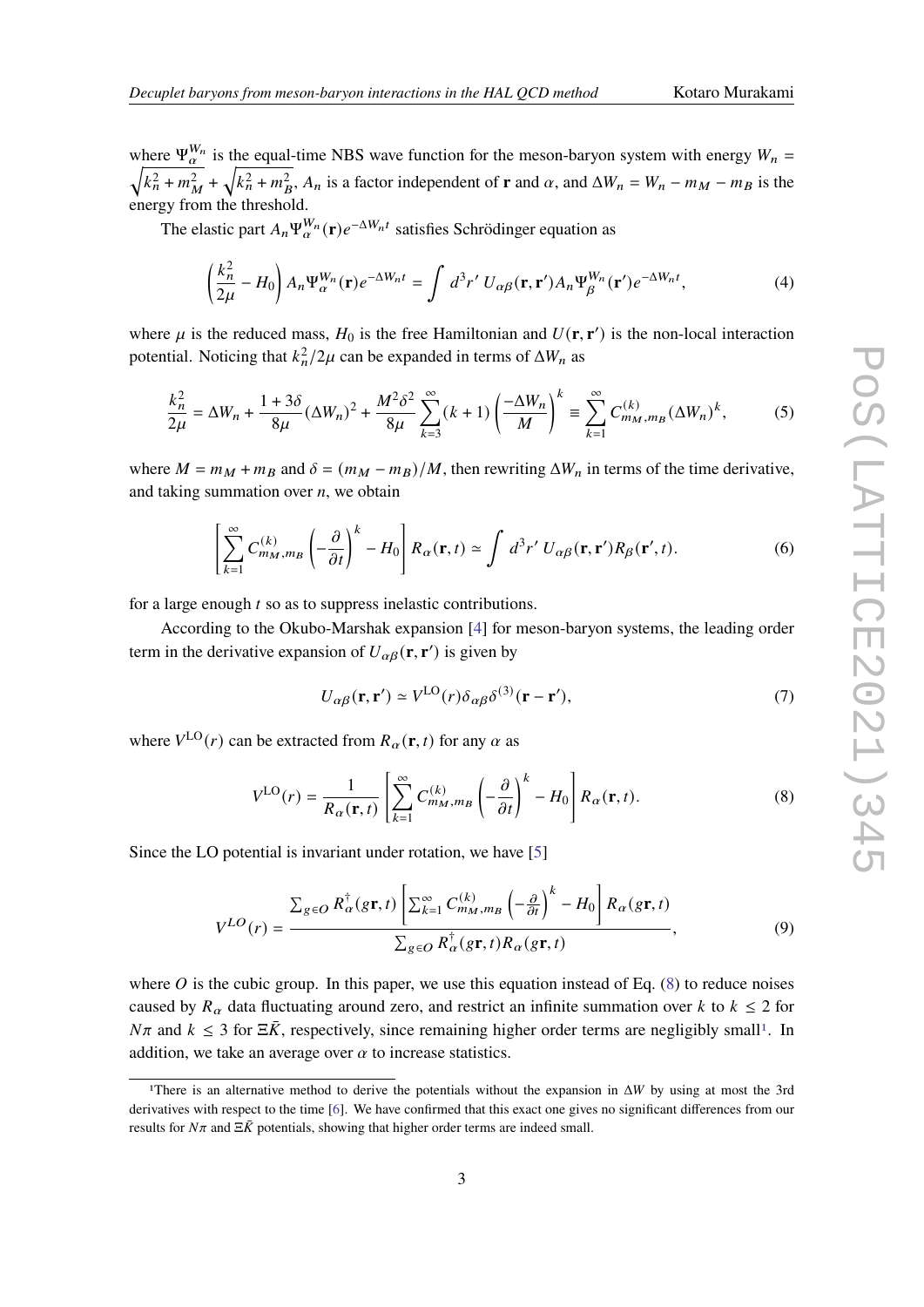<span id="page-3-2"></span>

**Figure 1:** Quark contraction diagram for Eq. [\(10\)](#page-3-1) (Left) and Eq. [\(11\)](#page-3-1) (Right). A circles with two-way arrows across three lines means a permutation of quark contractions among them. All-to-all propagators are used in red lines.

# <span id="page-3-0"></span>**3.** Setups for the analysis of the  $N\pi$  and  $\Xi \overline{K}$  interactions

#### **3.1 Correlation functions with single-baryon source operators**

In order to investigate interactions of P-wave  $I = 3/2N\pi$  and  $I = 0 \Xi \overline{K}$  systems in the HAL QCD method at low energy region, we use the following 4-point correlation functions,

<span id="page-3-1"></span>
$$
F_{\alpha,j_z}^{N\pi}(\mathbf{r},t) = \langle 0|\pi^+(\mathbf{r}+\mathbf{x},t)p_\alpha(\mathbf{x},t)\,\bar{\Delta}_{j_z}^{++}(t_0)|0\rangle\,,\tag{10}
$$

$$
F_{\alpha,j_z}^{\Xi \bar{K}}(\mathbf{r},t) = \langle 0 | \frac{1}{\sqrt{2}} (K^-(\mathbf{r}+\mathbf{x},t) \Xi_\alpha^0(\mathbf{x},t) - \bar{K}^0(\mathbf{r}+\mathbf{x},t) \Xi_\alpha^-(\mathbf{x},t) \rangle \,\bar{\Omega}_{j_z}^-(t_0) \,|0\rangle \,, \tag{11}
$$

where  $\bar{\Delta}_{j_z}^{++}(t_0)$  and  $\bar{\Omega}_{j_z}^{-}(t_0)$  are the 3-quark type source operators corresponding to  $\Delta$  and  $\Omega$  baryons, respectively.

We show quark contraction diagram for Eq. [\(10\)](#page-3-1) and that for the first term in Eq. [\(11\)](#page-3-1) in Fig. [1.](#page-3-2) The second term in Eq. [\(11\)](#page-3-1) is the same as the first one under the isospin symmetry for  $m_u = m_d$ . Since we fix **x** but sum over **z** and we need the dependence on all **r**, quark propagators represented by red lines in this figure must be all-to-all propagators. We use the conventional stochastic technique to estimate them approximately, together with the dilution [\[7\]](#page-7-6) for color/spinor components and the s2 dilution [\[8\]](#page-7-7).

#### **3.2 Simulation details**

In our numerical calculations, we use  $(2+1)$ -flavor gauge configurations generated by PACS-CS Collaboration with the improved Iwasaki gauge action and the  $O(a)$ -improved Wilson quark action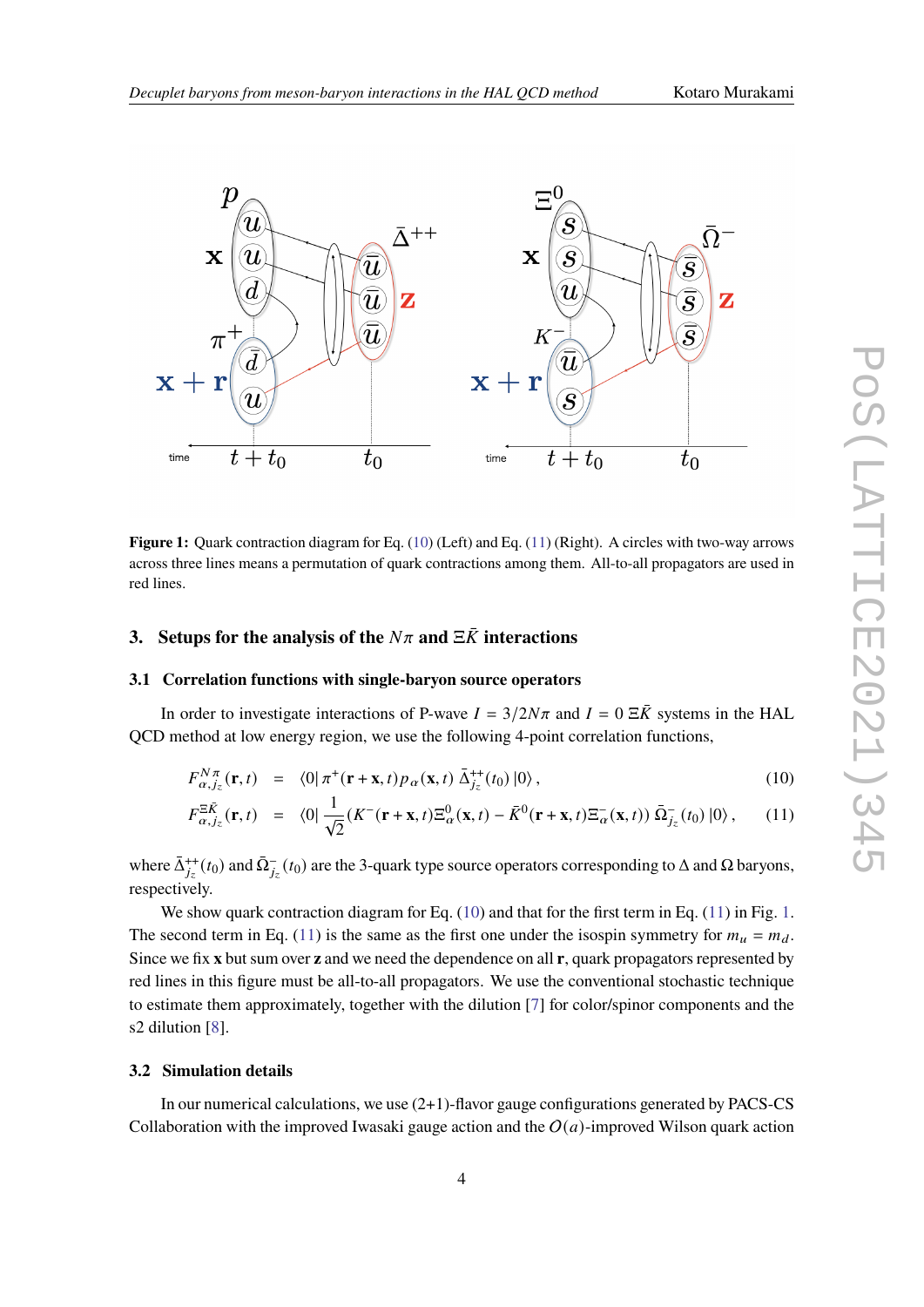at  $\beta = 1.90$  on  $32<sup>3</sup> \times 64$  lattice [\[9\]](#page-7-8), which corresponds to  $a \approx 0.09$  fm for the lattice spacing. The hopping parameters of the ensemble in our calculations are  $\kappa_{u(d)} = 0.13754$  and  $\kappa_s = 0.13640$ . The periodic boundary condition is imposed in all spacetime directions. We used 450 configurations with 16 sources at different time slices on each configuration. Statistical errors are estimated by the jackknife method with a binsize of 45 configurations.

We employ the smeared quark source using the Gaussian-type smearing function [\[10\]](#page-7-9), where we take  $(A, B) = (1.2, 0.17)$  for light quarks and  $(A, B) = (1.2, 0.25)$  for strange quarks in lattice unit. We also apply the same smearing to the quarks at the sink with  $(A, B) = (1.0, 1/0.7)$  to reduce singular behaviors of the potentials at short distances [\[11\]](#page-7-10), which are difficult to fit.

In order to reduce statistical fluctuations, we use the truncated solver method [\[12\]](#page-8-0) combined with the covariant-approximation averaging [\[13\]](#page-8-1), namely all-mode averaging without low modes. In this method, we use the translational invariance of the baryon operators at the sink. We take 64 different spatial points in our calculation, given by  $\mathbf{x} + \Delta \mathbf{x}$  with  $\Delta \mathbf{x} = (0, 0, 0), (0, 0, 8), \cdots, (24, 24, 24)$ .

Masses of several hadrons estimated from 2-point functions in this setup are listed in Table [1.](#page-4-1) Since  $\Delta$  and  $\Omega$  masses lies below  $N\pi$  and  $\Xi \bar{K}$  threshold energies, respectively, they appear as bound states in this setup.

To obtain the NBS wave functions with  $J<sup>P</sup> = 3/2<sup>+</sup>$ , we project meson-baryon operators at the sink onto the same component in  $H<sub>g</sub>$  representation of the cubic group as that of the source operators. Since the different component provides the same LO potentials, we take an average over components in addition to spins of  $N$  and  $\Xi$ .

## <span id="page-4-0"></span>**4. Results**

#### **4.1 Potentials**

In Fig. [2,](#page-5-0) we present the LO potentials for P-wave  $N\pi$  at  $t = 8-10$  and  $\Xi \bar{K}$  at  $t = 8-11$ , where we do not see large *t*-dependence of potentials. In addition, the effective mass from each hadron 2-point correlation function is saturated in this time region.

The two potentials have similar behavior to each other. Both have very strong attractions, which are probably needed to produce bound states. More specifically, the  $N\pi$  potential has slightly deeper than the  $\Xi \bar{K}$ . For middle and long distances, the meson-baryon interaction is probably explained by a meson exchange between meson and baryon. The  $N\pi$  system exchanges  $\rho$  meson while the  $N\pi$  system exchanges  $\rho$  meson and the octet part of  $\phi/\omega$  mesons. Since these mesons have similar masses for a slightly broken flavor SU(3) symmetry, potentials at middle and long distances also become similar.

<span id="page-4-1"></span>**Table 1:** Hadron masses in MeV units estimated by fitting 2-point functions. The second row shows fitting ranges in lattice unit.

| hadron |                                                           |                                                                               |         |         |         |
|--------|-----------------------------------------------------------|-------------------------------------------------------------------------------|---------|---------|---------|
|        |                                                           | mass $ 411.2(1.7)$ 635.1(1.5) 1217.2(4.7) 1505.3(4.5) 1522.9(7.8) 1847.0(6.5) |         |         |         |
|        | fit range $\begin{bmatrix} 10, 30 \end{bmatrix}$ [10, 30] | [7, 20]                                                                       | [7, 20] | [6, 15] | [6, 20] |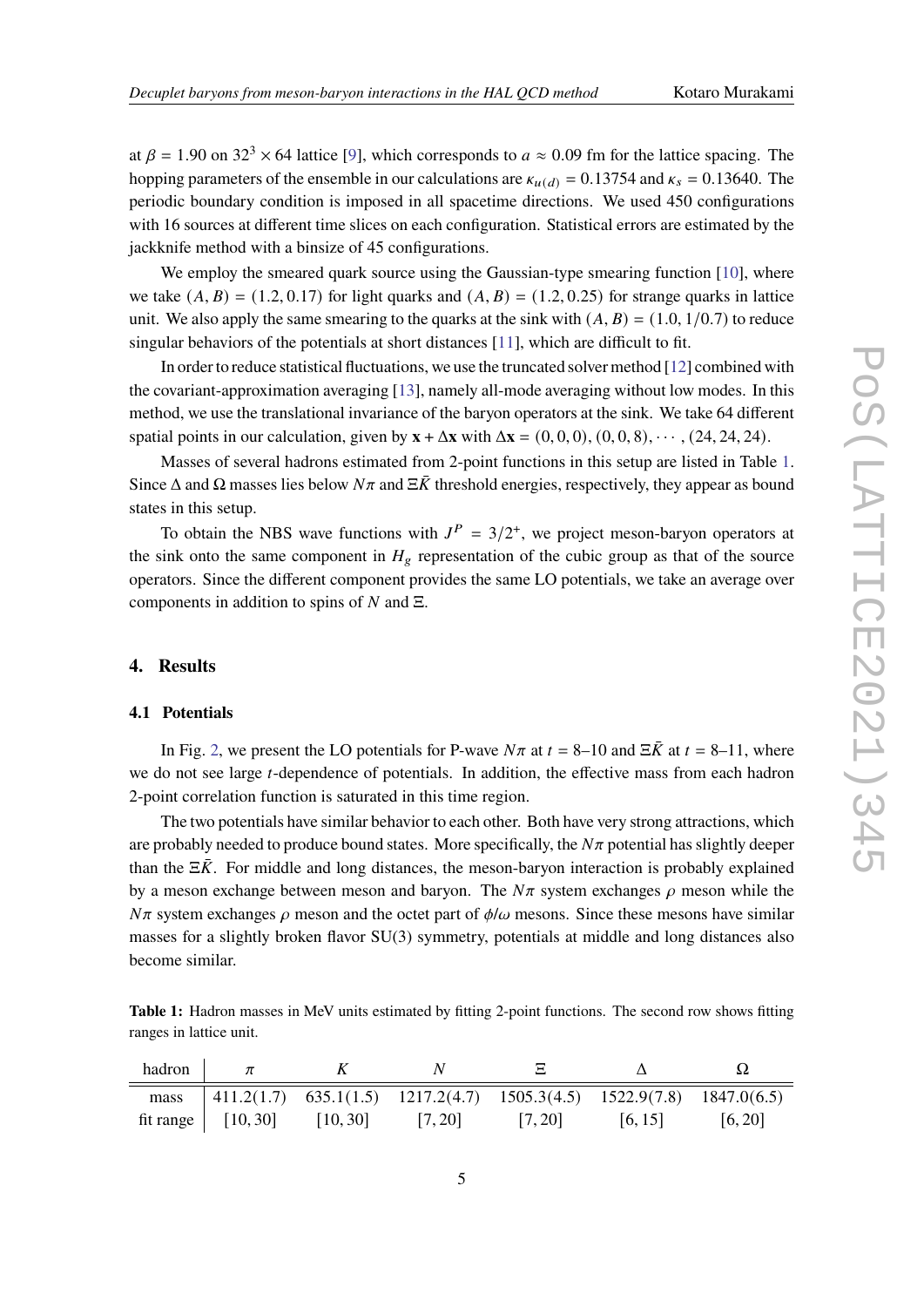<span id="page-5-0"></span>

**Figure 2:** The leading-order potentials of the  $N\pi$  system at  $t = 8-10$  (Left) and the Ξ $\bar{K}$  system at  $t = 8-11$ (Right).

At  $r \approx 1.4, 2.1$  fm, the potentials have the comb-like structure, which are likely to be caused by contributions from higher partial waves survived in the projection of the meson-baryon operators at the sink to the  $H_g$  representation [\[14\]](#page-8-2), such as  $J^P = 5/2^+, 7/2^+$  and so on in the present case.

### **4.2 Phase shifts and binding energies**

We solve the Schrödinger equation for the angular momentum fixed to  $l = 1$  with potentials obtained from the fit to the original data, and extract phase shifts for the P-wave scattering.

We estimate systematic errors as follows. Systematic errors associated with the finite volume effect are estimated by using two types of fit potentials. One is the three Gaussians as

$$
V^{3G}(\mathbf{r}) = a_0 e^{-(r/a_1)^2} + a_2 e^{-(r/a_3)^2} + a_4 e^{-(r/a_5)^2},
$$
\n(12)

where we assume that  $a_1 < a_3 < a_5$ , and the other is the modified fitting function as [\[15\]](#page-8-3)

$$
V_P^{3G}(\mathbf{r}) = V^{3G}(\mathbf{r}) + \sum_{\mathbf{n}} V^{3G}(\mathbf{r} + L\mathbf{n}),\tag{13}
$$

where  $\mathbf{n} \in \{(0, 0, \pm 1), (0, \pm 1, 0), (\pm 1, 0, 0)\}\.$  Systematic errors associated with the finite lattice spacing are estimated by two ways. One is a difference between fits with and without data at  $r = a$ , and the other is a difference between the laplacian term in Eq. [\(9\)](#page-2-2) calculated with 2nd and 4th order accuracies. Finally, we use the potentials from  $t = 8$  to 10 for  $N\pi$  and from  $t = 8$  to 11 for  $\Xi \bar{K}$  to estimate systematic errors associated with *t*-dependences, mainly caused by the leading order truncation for the non-local potential. Central values of physical observables are calculated from potential fitted by  $V_P^{3G}(\mathbf{r})$  without data at  $r = a$  and with the 2nd-order approximation of the laplacian term at  $t = 9$  for  $N\pi$  and at  $t = 10$  for  $\Xi \overline{K}$ , and systematic errors are estimated from potentials for the other combinations.

Fig. [3](#page-6-1) shows phase shifts as a function of the energy from the 2-body threshold. Both phase shifts show attractive behaviors, which are consistent with the shape of potentials. We also find no resonances but a bound state in the behavior of phase shifts in both channels. Indeed, phase shifts approach −180◦ when we increase energies, rather than passing 90 degrees.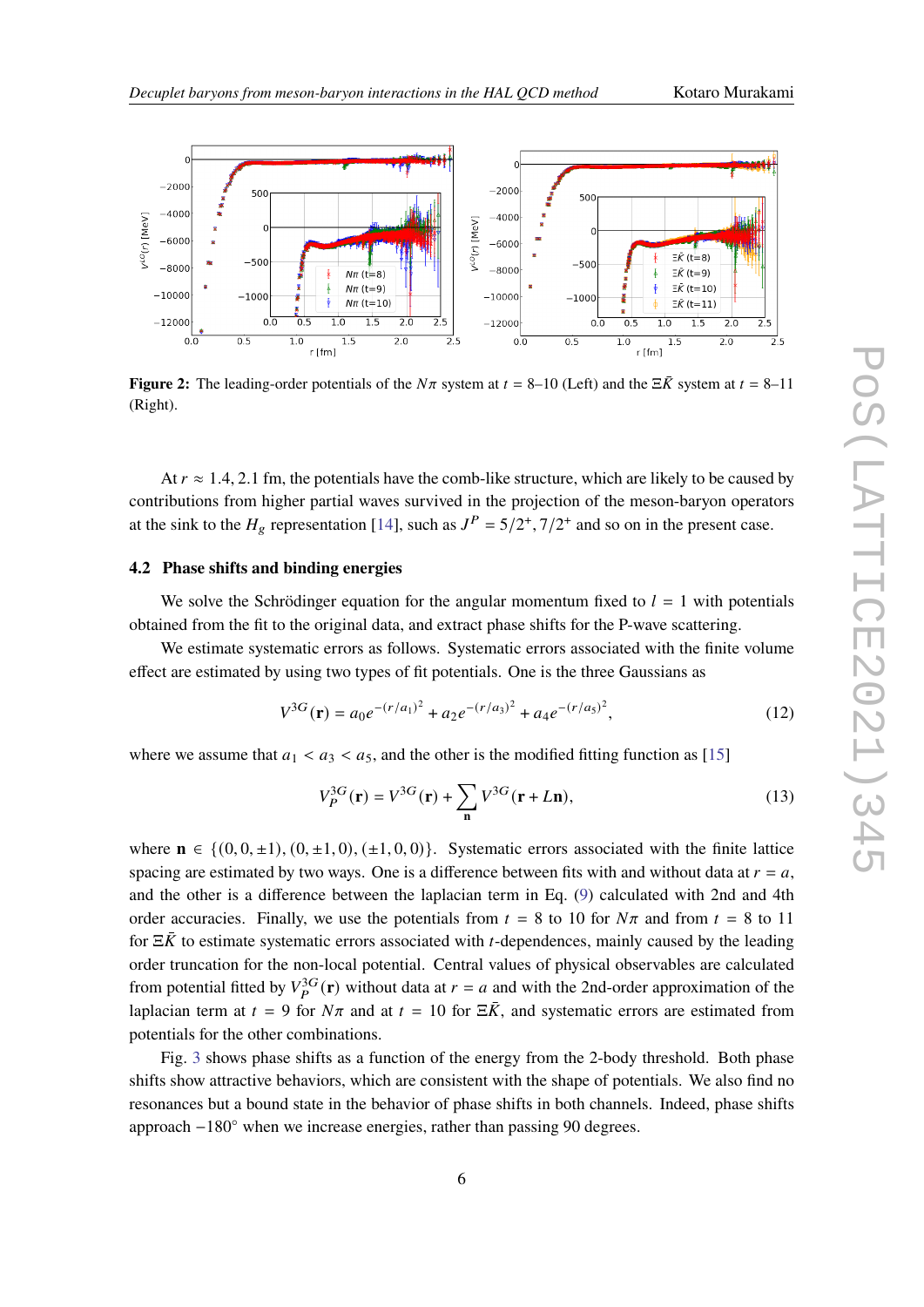<span id="page-6-1"></span>

**Figure 3:** Scattering phase shifts for  $N\pi$  (Left) and  $\Xi \overline{K}$  (Right). The dark and the light bands show the statistical and systematic error, respectively.

We calculate binding energies by solving the Schrödinger equation via the Gaussian Expansion Method (GEM) [\[16\]](#page-8-4), which gives

$$
E_{\text{bind}}^{N\pi} = 82.6(8.2) \left( {}_{-38.4}^{+90.1} \right) \text{MeV}, \tag{14}
$$

$$
E_{\text{bind}}^{\Xi \bar{K}} = 193.9(3.2) \left( {}_{-11.4}^{+163.8} \right) \text{MeV}, \tag{15}
$$

where the first and second error represent statistical and systematic errors estimated in the same way as those of the phase shifts, respectively. Both agree with values estimated from the  $\Delta$  2point function  $m_N + m_{\pi} - m_{\Delta} = 105.5(5.2)$  MeV and the  $\Omega$  2-point functions  $m_{\Xi} + m_{\bar{K}} - m_{\Omega} =$ 293.5(2.8) MeV within rather large systematic errors, which come dominantly from the lattice artifact at short distances.

The  $\Xi \bar{K}$  system has a larger binding energy than that of the  $N\pi$  by a hundred or more MeV. Since the two system have the similar interactions, it is suggested that a mass difference between  $\Omega$ and  $\Delta$  comes mainly from a difference in the kinetic energy between the  $N\pi$  and  $\Xi \bar{K}$  systems. We expect that as we decrease quark masses,  $\Delta$  becomes a resonance while  $\Omega$  remains to be a bound state due to the small kinetic energy of  $\Xi \bar{K}$  due to its large reduced mass.

# <span id="page-6-0"></span>**5. Conclusion**

In this paper, we have analyzed interactions in P-wave  $I = 3/2 N \pi$  and  $I = 0 \Xi \overline{K}$  systems using the HAL QCD method with 3-quark type source operators. We have employed gauge configurations with  $m_{\pi} \approx 410$  MeV, where the  $\Delta$  baryon exists as a bound state in the  $N\pi$  system. We solved the Schrödinger equation with fitted potentials to extract scattering phase shifts and binding energies.

A fact that attractive potentials are similar between both systems indicates that the mass difference between  $\Delta$  and  $\Omega$  baryons mostly comes from the difference of the kinematical structure of  $N\pi$  and  $\Xi\bar{K}$  systems. The binding energies are consistent with those estimated from the  $\Delta$  and  $\Omega$ 2-point functions within large errors, mostly due to the lattice artifact at short distances.

In this work, we have performed the LO analysis in the derivative expansion of non-local potentials in the HAL QCD method. This is enough in this setup because we are interested in the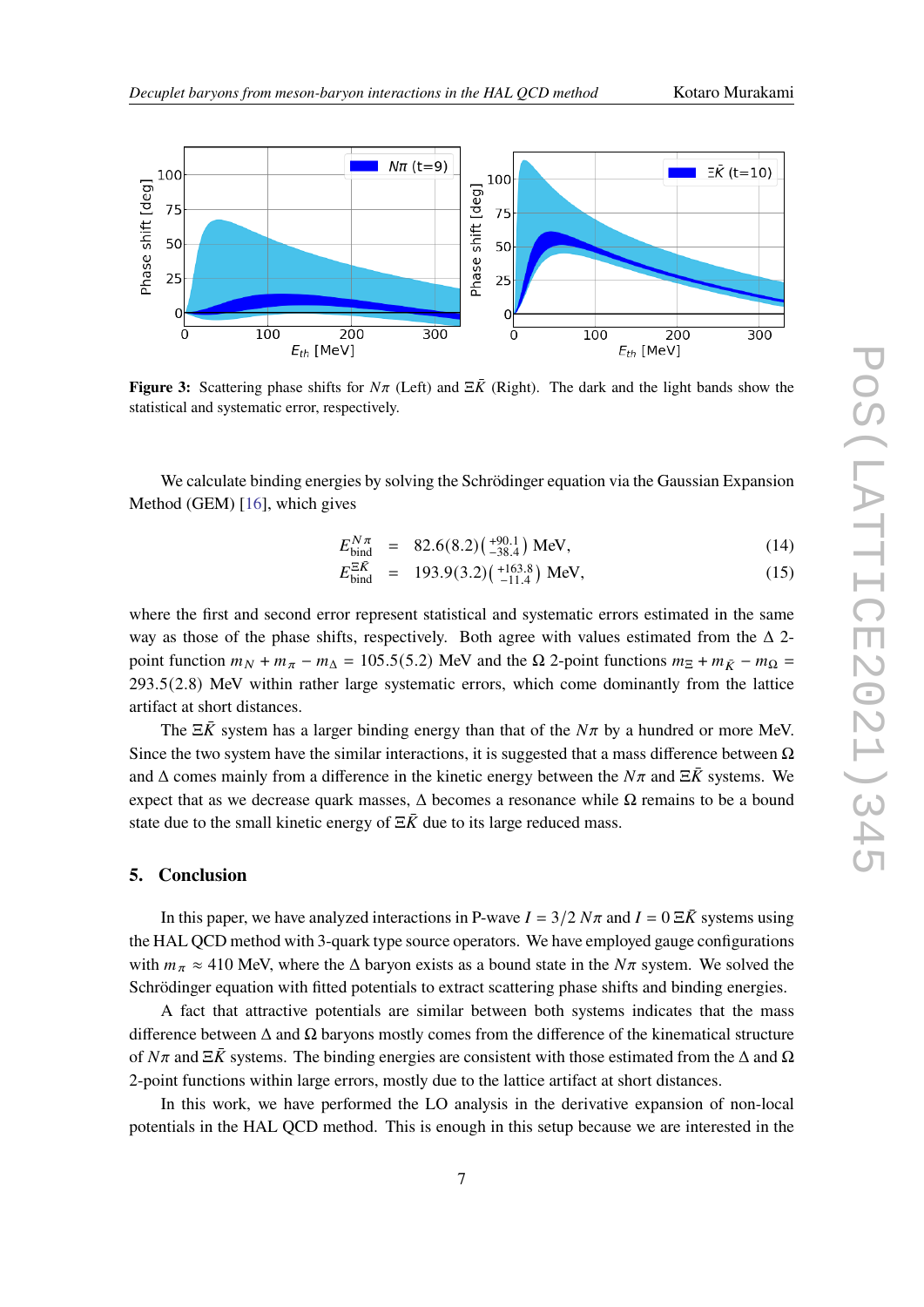bound state corresponding to the  $\Delta$  baryon, which lies in the very low energy region. In order to study the  $\Delta$  as a resonance, which is one of our future works, however, we may have to perform the next-leading order (NLO) analysis to extend the energy region above the threshold.

#### **6. Acknowledgements**

We thank the PACS-CS Collaboration [\[9\]](#page-7-8) and ILDG/JLDG [\[17\]](#page-8-5) for providing us their gauge configurations. We use lattice QCD code of Bridge++ [\[18,](#page-8-6) [19\]](#page-8-7) and its optimized version for the Oakforest-PACS by Dr. I. Kanamori [\[20\]](#page-8-8). Our numerical calculation has been performed on HOKUSAI BigWaterfall at RIKEN and Oakforest-PACS in Joint Center for Advanced HighPerformance Computing (JCAHPC). This work is supported in part by the HPCI System Research Project (Project ID: hp200108(FY2020), hp210061(FY2021)), by Multidisciplinary Cooperative Research Program in CCS, University of Tsukuba, and by the Grant-in-Aid of the MEXT for Scientific Research ( Nos. JP16H03978, JP18H05236). Y.A. is supported in part by the Japan Society for the Promotion of Science (JSPS). We thank other members of the HAL Collaboration for fruitful discussions. We also appreciate Dr. J. Bulava for providing us several projected meson-baryon operators onto the irreps of the cubic group, which are used for our test calculations in this work.

# **References**

- <span id="page-7-0"></span>[1] N. Ishii, S. Aoki and T. Hatsuda, Phys. Rev. Lett. **99**, 022001 (2007) [arXiv:nucl-th/0611096 [nucl-th]].
- <span id="page-7-2"></span>[2] S. Aoki, T. Hatsuda and N. Ishii, Prog. Theor. Phys. **123**, 89-128 (2010) [arXiv:0909.5585 [hep-lat]].
- <span id="page-7-1"></span>[3] N. Ishii *et al.* [HAL QCD], Phys. Lett. B **712**, 437-441 (2012). [arXiv:1203.3642 [hep-lat]].
- <span id="page-7-3"></span>[4] S Okubo and R. E. Marshak, Annals of Physics **4**, Issue 2, 166-179 (1958).
- <span id="page-7-4"></span>[5] K. Murano *et al.* [HAL QCD], Phys. Lett. B **735**, 19-24 (2014) [arXiv:1305.2293 [hep-lat]].
- <span id="page-7-5"></span>[6] T. Doi, private communication.
- <span id="page-7-6"></span>[7] J. Foley, K. Jimmy Juge, A. O'Cais, M. Peardon, S. M. Ryan and J. I. Skullerud, Comput. Phys. Commun. **172**, 145-162 (2005) [arXiv:hep-lat/0505023 [hep-lat]].
- <span id="page-7-7"></span>[8] Y. Akahoshi, S. Aoki, T. Aoyama, T. Doi, T. Miyamoto and K. Sasaki, PTEP **2019**, no.8, 083B02 (2019) [arXiv:1904.09549 [hep-lat]].
- <span id="page-7-8"></span>[9] S. Aoki *et al.* [PACS-CS], Phys. Rev. D **79**, 034503 (2009). [arXiv:0807.1661 [hep-lat]].
- <span id="page-7-9"></span>[10] T. Iritani, T. Doi, S. Aoki, S. Gongyo, T. Hatsuda, Y. Ikeda, T. Inoue, N. Ishii, K. Murano and H. Nemura, *et al.* JHEP **10**, 101 (2016) [arXiv:1607.06371 [hep-lat]].
- <span id="page-7-10"></span>[11] Y. Akahoshi, S. Aoki and T. Doi, Phys. Rev. D **104**, no.5, 054510 (2021) [arXiv:2106.08175 [hep-lat]].